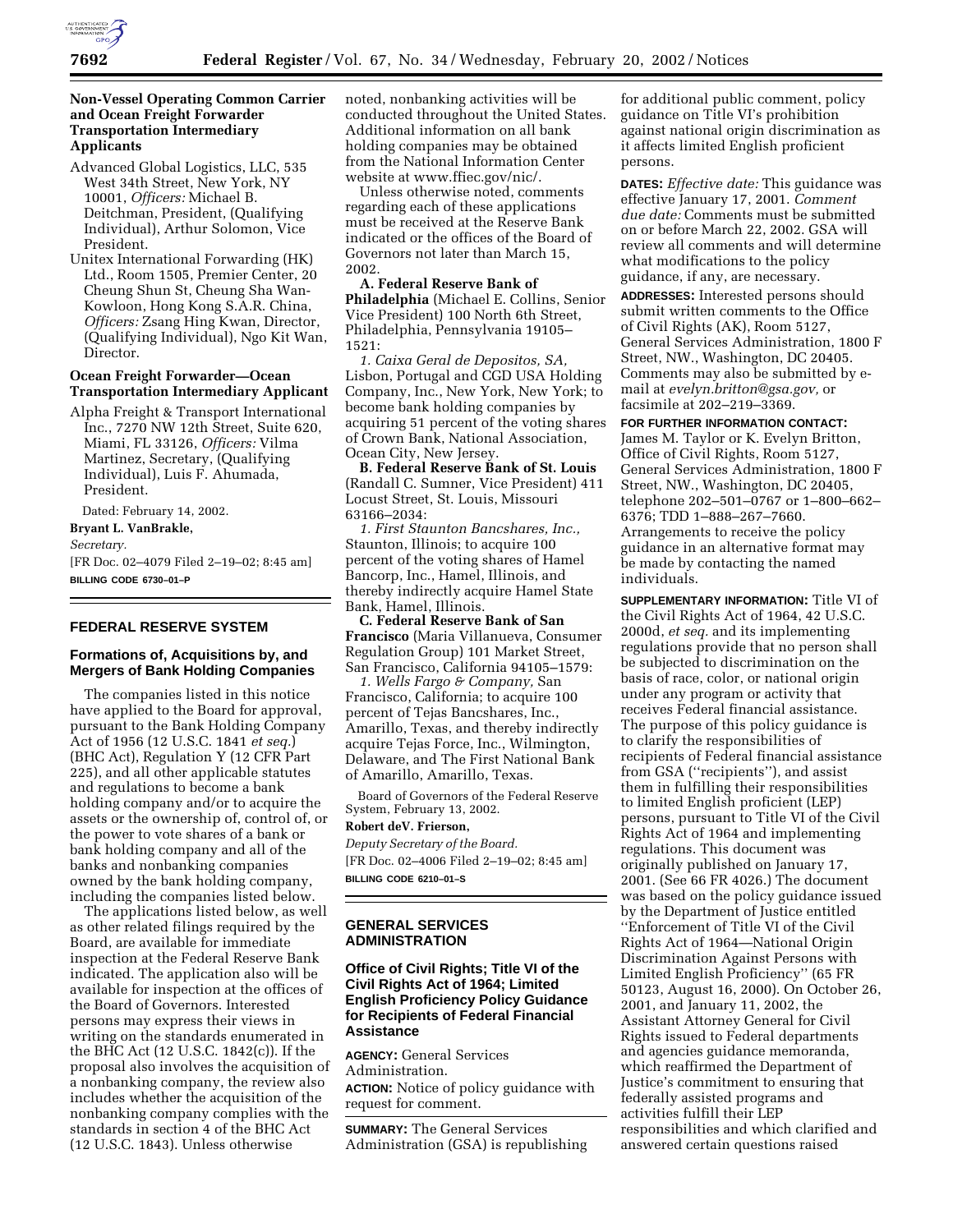regarding the August 16th publication. GSA is presently reviewing its original January 17, 2001, publication in light of these clarifications to determine whether there is a need to clarify or modify the January 17th guidance. In furtherance of those memoranda, GSA is republishing its guidance for the purpose of obtaining additional public comment. The text of the complete guidance document appears below.

Dated: February 13, 2002.

**Madeline Caliendo,**

*Associate Administrator, Office of Civil Rights, General Services Administration.*

#### **Policy Guidance**

1. *Subject.* Limited English proficiency policy guidance for recipients of Federal financial assistance

2. *Purpose.* General Services Administration (GSA) provides this policy guidance for its recipients of Federal financial assistance to ensure meaningful access to federally assisted programs and activities for persons with Limited English Proficiency (LEP). This policy guidance does not create new obligations, but rather, clarifies existing responsibilities under Title VI of the Civil Rights Act of 1964, as amended, its implementing regulations and relevant case law.

3. *Dates.* This guidance was effective January 17, 2001. Comments must be submitted on or before March 22, 2002. GSA will review all comments and will determine what modifications to the policy guidance, if any, are necessary.

4. *Policy.* To improve access to federally assisted programs and activities for persons who, as a result of national origin, are limited in their English proficiency.

5. *Action Required.* All recipients of Federal financial assistance from GSA are to develop an effective plan, in writing, for ensuring meaningful access to their programs and activities by LEP persons, consistent with this guidance.

6. *Background Information.* English is the predominant language of the United States. According to the 1990 Census, English is spoken by 95% of its residents. Of those U.S. residents who speak languages other than English at home, the 1990 Census reports that 57% above the age of four speak English ''well to very well.''

The United States is also home to millions of national origin minority individuals who are LEP. That is, their primary language is not English and they cannot speak, read, write or understand the English language at a level that permits them to interact effectively with recipients of Federal financial assistance. Because of

language differences and the inability to effectively speak or understand English, persons with LEP may be subject to exclusion from programs or activities, experience delays or denials of services/ benefits, or receive care and services/ benefits from recipients of Federal financial assistance based on inaccurate or incomplete information.

Executive Order 13166 (65 FR 50119) dated August 11, 2000 and policy guidance issued by Department of Justice (DOJ) on August 11, 2000 (65 FR 50123), address the responsibility of all recipients of Federal financial assistance to ensure meaningful access for persons with LEP. GSA refers to and incorporates DOJ's policy guidance for recipients as part of this policy guidance, and for the purpose of determining compliance with this policy guidance, within the scope of Title VI of the Civil Rights of 1964, as amended, its implementing regulations and relevant case law.

This policy guidance establishes a four-step process that recipients should follow in developing an effective LEP assistance plan. A key element in this process is stakeholder input. Therefore, recipients should coordinate with local community-based organizations (*i.e.,* stakeholders) that represent populations of LEP persons. These organizations can provide valuable input and assistance in identifying and addressing the LEP needs of the serviced population. This coordinated effort will assist in developing a practical approach in providing appropriate LEP assistance that is reasonable and cost-effective.

Some organizations representing LEP persons may include the National Council of La Raza (NCLR), the League of United Latin American Citizens (LULAC), the National Council of Asian Pacific Americans (NCAPA), the Organization of Chinese Americans (OCA), the National Congress of American Indians (NCAI), the National Urban League (NUL), the National Association for the Advancement of Colored People (NAACP), Mexican American Legal Defense and Educational Fund, Arab American Anti-Discrimination Committee and National Coalition for Haitian Rights. This is not meant to be an exhaustive listing, and different community-based or national origin minority organizations may be available in a recipient's serviced area.

7. *Legal Authority.* The legal authority for the Office of Civil Right's (OCR's) enforcement actions is Title VI of the Civil Rights Act of 1964, GSA's implementing regulations, and a consistent body of case law, and is further described below.

Section 601 of Title VI of the Civil Rights Act of 1964, 42 U.S.C. section 2000d *et seq.* states: ''No person in the United States shall on the ground of race, color or national origin, be excluded from participation in, be denied the benefits of, or be subjected to discrimination under any program or activity receiving Federal financial assistance.''

State and local laws may provide additional obligations to serve LEP individuals, but cannot compel recipients of Federal financial assistance to violate Title VI. For instance, given our constitutional structure, State or local ''English-only'' laws do not relieve an entity that receives Federal funding from its responsibilities under Federal anti-discrimination laws. Entities in States and localities with ''Englishonly'' laws are certainly not required to accept Federal funding—but if they do, they have to comply with Title VI, including its prohibition against national origin discrimination by recipients of Federal assistance. Thus, failing to make federally assisted programs and activities accessible to individuals who are LEP will, in certain circumstances, violate Title VI.

GSA's implementation regulations provide, in part, at 41 CFR 101–6.204– 1:

''No person in the United States shall, on the ground of race, color, or national origin, be excluded from participation in, be denied the benefits of, or be otherwise subjected to discrimination under any program to which this subpart applies.''

Specific discriminatory actions prohibited are addressed at 41 CFR 101– 6.204–2:

''(a)(1) In connection with any program to which this subpart applies, a recipient may not, directly or through contractual or other arrangements, on the ground of race, color, or national origin:

(i) Deny an individual any services/ benefits, financial aid, or other benefit provided under the program;

(ii) Provide any service, financial aid, or other benefit to any individual which is different, or is provided in a different manner, from that provided to others under the program;

(iii) Subject an individual to segregation or separate treatment in any matter related to his receipt of any service, financial aid, or other benefit under the program;

(iv) Restrict an individual in any way in the enjoyment of any advantage or privilege enjoyed by others receiving any service, financial aid, or other benefit under the program;

(v) Treat an individual differently from others in determining whether he satisfies any admission, enrollment, quota, eligibility, membership or other requirement or condition which individuals must meet in order to be provided any service, financial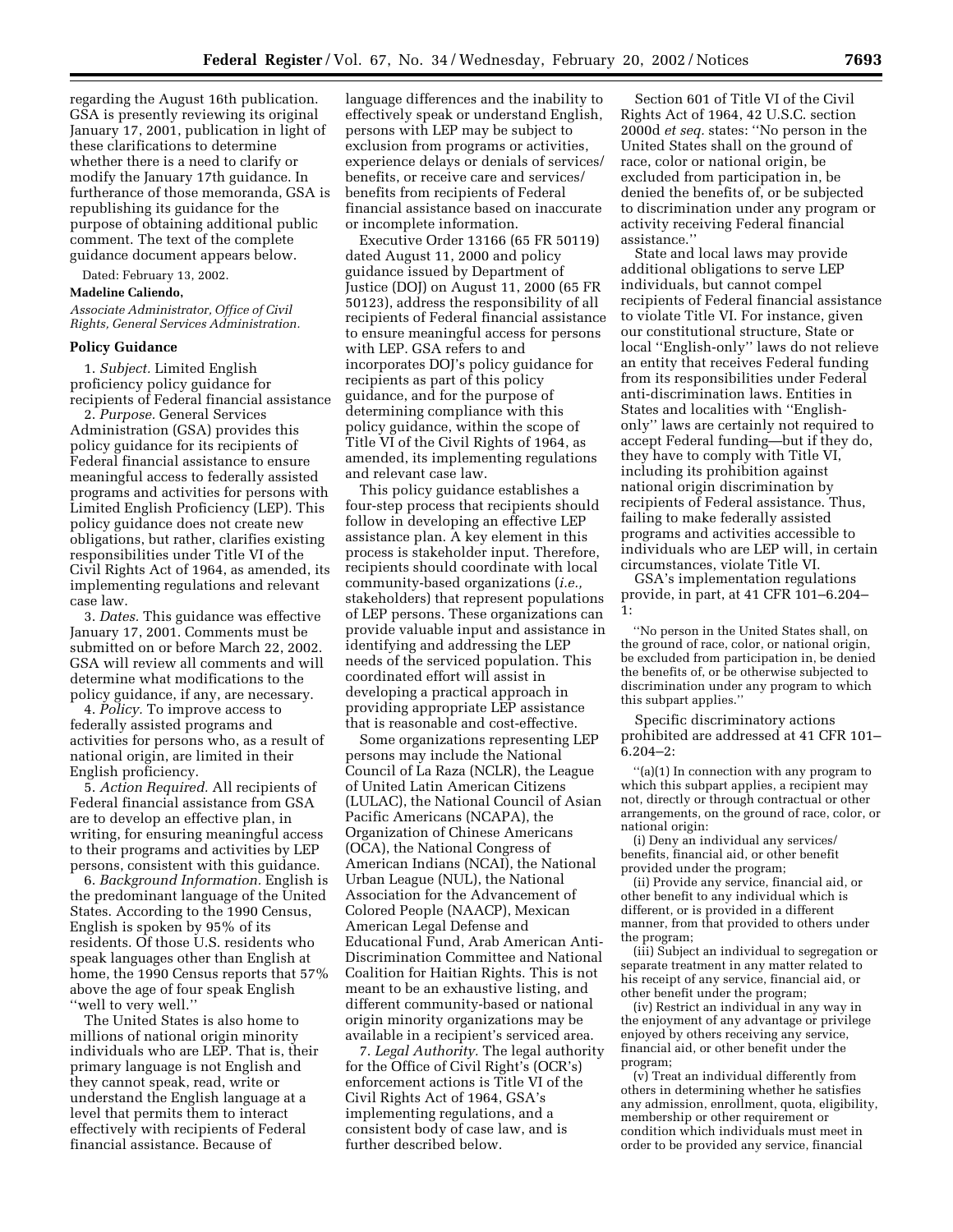aid, or other benefit provided under the program;

(vi) Deny an individual an opportunity to participate in the program through the provision of services or otherwise, or afford him an opportunity to do so which is different from that afforded others under the program\* \* \*''

Furthermore, the DOJ coordination regulations for Title VI, located at 28 CFR  $42.405(d)(1)$ , provide that:

''(1) Where a significant number or proportion of the population eligible to be served or likely to be directly affected by a federally assisted program (e.g., affected by relocation) needs service or information in a language other than English in order effectively to be informed of or to participate in the program, the recipient shall take reasonable steps, considering the scope of the program and the size and concentration of such population, to provide information in appropriate languages to such persons. This requirement applies with regard to written material of the type which is ordinarily distributed to the public.''

Extensive case law affirms the obligation of recipients of Federal financial assistance to ensure that persons with LEP can meaningfully access federally assisted programs. Specifically, in the case of *Lau* v. *Nichols,* 414 U.S. 563 (1974), the U.S. Supreme Court ruled that a public school system's failure to provide English language instruction to students of Chinese ancestry who do not speak English denied the students a meaningful opportunity to participate in a public educational program in violation of Title VI of the Civil Rights Act of 1964.

More recently, the Eleventh Circuit in *Sandoval* v. *Hagan,* 197 F.3d 484 (11th Cir. 1999), cert. granted sub. Nom., Alexander v. Sandoval, 147 L. Ed. 2d 1051 (U.S. Sept. 26, 2000) (No. 99– 1908), held that the State of Alabama's policy of administering a driver's license examination in English only was a facially neutral practice that had an adverse effect on the basis of national origin, in violation of Title VI. Title VI regulations prohibit both intentional discrimination and policies and practices that appear neutral but have a discriminatory effect. Thus, a recipient's policies or practices regarding the provision of benefits and services to persons with LEP need not be intentional to be discriminatory, but may constitute a violation of Title VI where they have an adverse effect on the ability of national origin minorities to meaningfully access programs and services.

The DOJ states in its policy guidance that Title VI does not require recipients to remove language barriers when English is an essential aspect of the

program, or there is another ''substantial legitimate justification for the challenged practice.'' See Footnote 13 of DOJ's policy guidance.

8. *Federal Financial Assistance Programs.* GSA administers two major Federal financial assistance programs, in addition to other programs of Federal financial assistance, such as the direct transfer of personal property and the allotment of space in GSA buildings. The two major programs of Federal financial assistance are the Federal Surplus Personal Property Donation Programs and the Disposal of Federal Surplus Real Property for Public Use.

a. *Federal Surplus Personal Property Donation Program.* Enables certain non-Federal agencies, institutions, organizations and certain small businesses to obtain property that the Federal Government no longer needs. The personal property includes all types and categories of property, such as hand and machine tools, office machines and supplies, furniture, appliances, medical supplies, hardware, clothing, motor vehicles, boats, airplanes, construction equipment, textiles, communications and electronic equipment and gifts or decorations given to Government officials by foreign dignitaries.

(1) Federal surplus personal property may be donated to nonprofit educational and public health activities exempt from taxation under Section 501 of the Internal Revenue Code. The property must be used to aid education or public health, and includes programs for the homeless. Eligible recipients include nonprofit educational and public health activities, such as medical institutions, hospitals, clinics, health centers, and drug abuse treatment centers; schools, colleges and universities; schools for persons with mental or physical disabilities; child care centers; educational radio and televisions licensed by the Federal Communications Commission; museums attended by the public; and libraries. Nonprofit, tax-exempt organizations that provide food, shelter, or support services to homeless people may also be eligible to receive surplus property through the donation program (i.e., soup kitchens, day centers for the homeless, food banks, shelters for battered spouses, half-way houses).

(2) Additionally, public agencies involved in such activities as conservation, economic development, education, park and recreation programs, public safety, public health, programs for the elderly, and programs for the homeless may be eligible for donations of surplus personal property. Public agencies generally include States, their departments, divisions and other

instrumentalities; political subdivisions of States, including cities, counties, and other local Government units and economic development districts; instrumentalities created by compact or other agreement between State or political subdivisions; and Indian tribes, bands, groups, pueblos, or communities located on State reservations.

b. *Disposal of Federal Surplus Real Property for Public Use.* Under existing Federal law, States and local government bodies and certain nonprofit institutions may acquire Federal surplus real property at discounts of up to 100% for various types of public use. These uses include: homeless services, airports/ports, correctional, educational, historic monument, parks/recreation, public health and wildlife conservation. These disposals are usually accomplished in coordination with other Federal agencies (i.e., Department of Education (DOE), Department of Health and Human Services (DHHS), Department of Transportation (DOT), Department of Interior (DOI), Department of Housing and Urban Development (HUD).

c. *GSA Personal Property Utilization Program.* Government regulations mandate that Federal agencies, to the fullest extent practicable, use excess personal property as the first source of supply in meeting their requirements. However, certain laws provide Federal agencies with the ability to directly transfer certain excess property to non-Federal entities. For example, Executive Order 12999 (61 FR 17227, 3 CFR, 1996 comp., p. 180) provides that all Federal agencies, to the extent permitted by law, shall give highest preference to schools and nonprofit organizations, including community-based educational organizations, in the transfer of educationally useful Federal equipment. Thus, GSA recipients in this program include schools and certain communitybased educational organizations.

d. *Allotment of Space.* Under existing Federal law, GSA may allot space for little or no costs to Federal Credit Unions, vending stands operated by blind persons and child care centers.

9. *Definition of Terms.* The following definitions are provided for reference.

a. *Federal financial assistance:* Grants and loan of Federal funds; grants or donation of Federal property and interests in property; detail of Federal personnel; sale and lease of, and the permission to use (on other than a casual or transient basis) Federal property or any interest in the property without consideration or at a nominal consideration, or at a consideration which is reduced for the purposes of assisting the recipient, or in recognition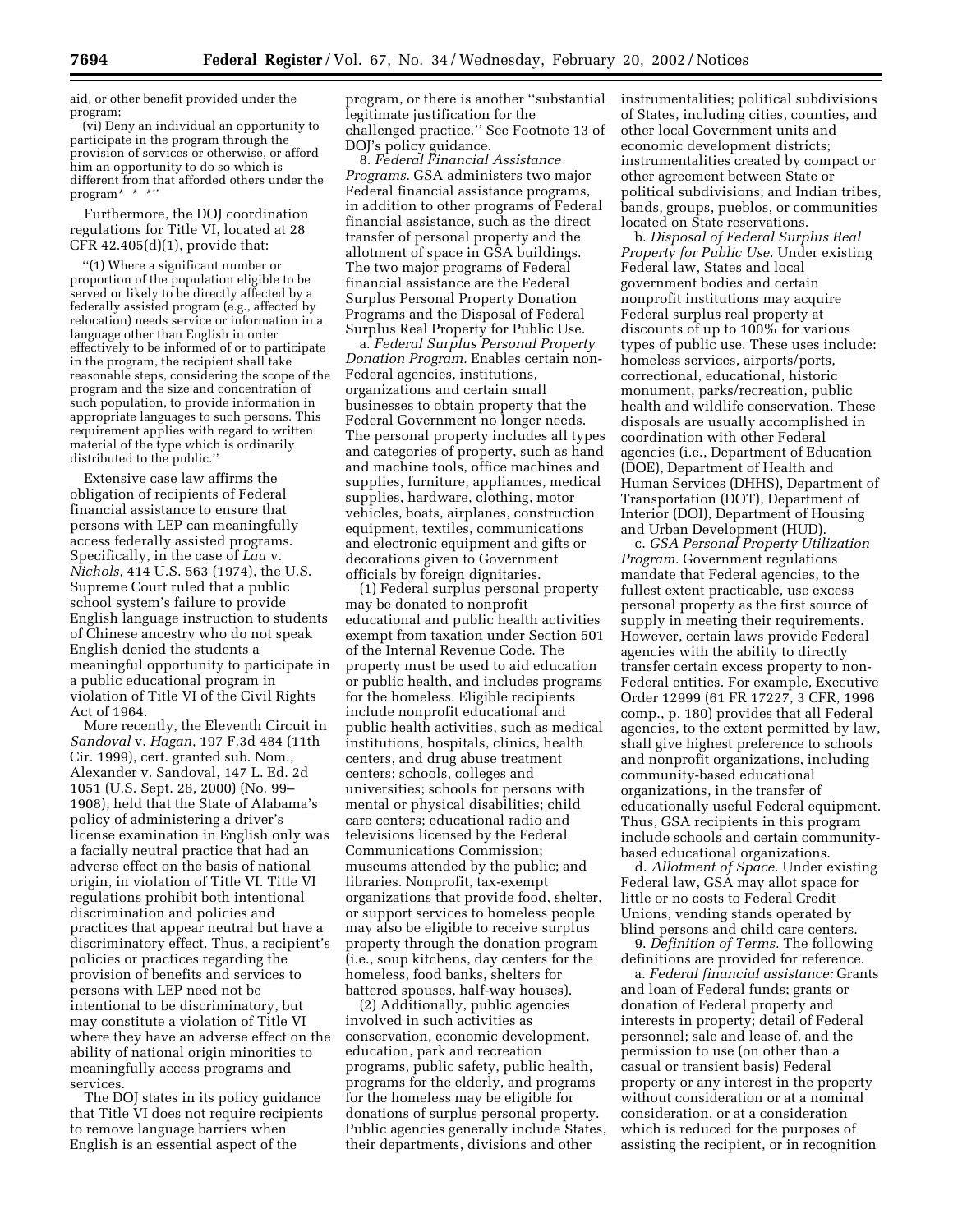of the public interest to be served by the sale or lease to the recipient; or any Federal agreement, arrangement, or other contract which has as one of its purposes the provision of assistance.

b. *Recipient:* Any State or political subdivision, any instrumentality of a State or political subdivision, any public or private agency, institution, organization, or other entity, or any person to which Federal financial assistance is extended, directly or through another recipient, except that such term does not include any ultimate beneficiary of the assistance.

c. *Person with Limited English Proficiency:* A person whose primary language is not English and whose ability to speak, read, write or understand the English language does not permit effective interaction with recipients of Federal financial assistance.

d. *Vital Documents:* A document or information will be considered vital if it contains information that is critical for accessing the recipient's program(s) and/or activities, or is required by law. Thus, vital documents include, for example, applications; consent forms; letters and notices pertaining to the reduction, denial or termination of services or benefits; and letters or notices that require a response from the beneficiary or client. Generally, entire web sites need not be translated. Only the vital information or documents within the web site should be translated. See subparagraph 11b(3) below for further discussion about web sites.

e. *Beneficiary:* Individuals and/or entities that directly or indirectly receive an advantage through the operation of a Federal program, (i.e., one who is within the serviced population of the recipient of Federal financial assistance and who ultimately benefits from those services.)

10. *LEP Procedures and Guidelines.* Executive Order 13166 (65 FR 50119) provides for a flexible standard stating that recipients of Federal financial assistance are to take reasonable steps to ensure meaningful access to their programs and activities by LEP persons. Thus, it is important that all recipients take the following steps in determining their LEP responsibilities and providing appropriate LEP assistance. These four steps are more fully explained below, and include: (1) Conduct an assessment of the serviced population, (2) develop written LEP assistance plans, (3) implement the LEP plan, and (4) monitor the effectiveness of the LEP plan.

a. *Step 1.* Conduct an assessment of the serviced population. This

assessment includes identifying the types of service(s) being provided by the recipient and determining the serviced population (i.e., individuals served by the recipient's program(s) and activities).

b. *Step 2.* Develop written LEP assistance plans. These plans should address the recipient's LEP responsibilities and the types of LEP assistance that the recipient will provide, consistent with this policy guidance. Recipients are to develop a written plan based on a balanced analysis of the following four factors, to ensure meaningful access for eligible LEP persons.

(1) *Factor 1: Number or Proportion of LEP Persons.* One factor in determining the reasonableness of a recipient's efforts in providing LEP assistance is the number or proportion of people who will be excluded from the benefits or services absent efforts to remove language barriers. The key here is to focus on persons who are eligible to access the recipient's program or activity.

The steps reasonable for a recipient that serves one LEP person a year may be different than those expected of a recipient that serves several LEP persons per day. However, those who serve a few are still subject to the requirements of Title VI of the Civil Rights Act of 1964 and Executive Order 13166 (65 FR 50119). This plan need not be intricate, and may be as simple as being prepared to use one of the commercially available language lines to obtain interpreter services within a reasonable period of time.

Methods of obtaining estimates of serviced LEP population include taking a census of contacts with LEP persons over a given period of time or using demographic data of the service area. The 1990 U. S. Census information may be found at a local library or on the Internet at www.Census.gov. The 2000 Census data may not be available until the 2001–02 timeframe. In addition to the U. S. Census, other potential resources include State and local government offices; the Mayor's office; the local school superintendent's office; the State education department; the State social services department, and local hospitals; or other elected officials offices. Combining these methods will probably result in the most realistic and accurate estimates.

Local or State Yellow Pages may also be helpful in identifying organizations that serve or represent particular language minority populations. Local national origin minority organizations may be able to provide, or assist in obtaining, certain demographic

information regarding LEP populations in the local area. The information that can be obtained and the network established in coordinating this type of effort with members of local and State government offices and minority organizations may prove to be valuable resources for recipients into the future.

(2) *Factor 2: Frequency of Contact with the Program.* Frequency of contacts between the recipient's program or activity and LEP persons is another factor to be weighed. For example, if LEP persons must access the program or activity on a daily basis, the recipient has a greater LEP responsibility than if such contact is unpredictable or infrequent. Recipients should take into account local or regional conditions when determining frequency of contact.

Although past experience may be helpful in determining the frequency of contact, it should not be used as the exclusive criteria since the lack of prior LEP notice and assistance may have contributed to such minimal or nonexistent contact.

(3) *Factor 3: Nature and Importance of the Program.* The importance of the services or benefits provided to the beneficiaries will affect the determination of the reasonable steps required. More affirmative steps are required in those programs where the denial or delay of access may have life or death implications than in programs that are not as crucial to one's day-today existence. For example, fire protection services are of more importance to the serviced population than access to a museum.

Recipients must also consider the importance of the program or activity to the eligible LEP population, both immediately, as well as the long-term. (*i.e.,* what is the short-term and longterm impact to the LEP population if translation assistance is not provided?)

(4) *Factor 4: Resources Available.* The resources available to a recipient of Federal financial assistance may impact the steps that recipients take. For example, a small recipient with limited resources may not need to take the same steps as a larger recipient to provide LEP assistance in programs that have a limited number of eligible LEP persons or where the contact is infrequent. However, small recipients are still subject to this policy guidance, although the type of LEP mitigation measures may differ from that of larger recipients. Claims of limited resources from larger entities should be well substantiated.

A recipient that has limited resources may consider exploring whether State and local government offices provide translation assistance. These offices may provide resources for the recipient's use.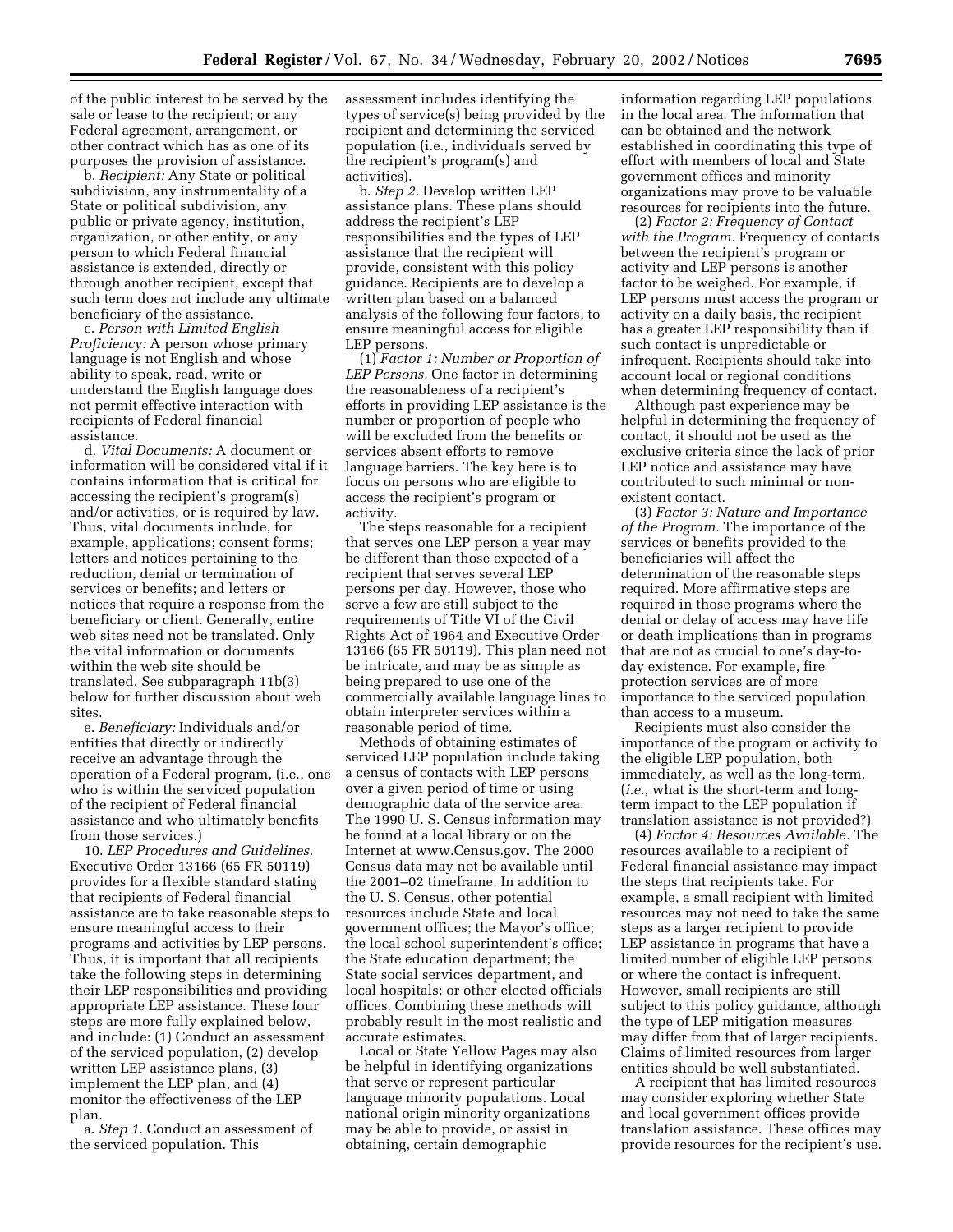Also, recipients may consider contacting local minority organizations for possible translation assistance.

c. *Step 3:* Implement the LEP plan. The key to successful implementation of an effective LEP assistance plan is to ensure that the serviced population is notified regarding the availability of free LEP assistance. Also, it is important that a recipient's staff is aware of LEP responsibilities and the recipient's LEP assistance plan.

(1) Notice of LEP assistance to be provided. Each recipient of Federal financial assistance is to notify the public of available LEP assistance at no cost to the LEP person. This may be done through a brochure or poster in the language(s) identified in the location(s) where the recipient's federally assisted service(s) and/or benefits are being provided. Posters should be placed in a conspicuous place to ensure LEP persons will see it. It may also include posting such notice on the recipient's internet site(s). Sample language to use for such notice is as follows: ''Language assistance is available upon request if you cannot speak or write English very well.''

(2) Ensure staff is aware of LEP responsibilities. Recipients are to ensure that GSA's policy regarding LEP responsibilities is communicated to all staff members whose duties may bring them in contact with LEP persons accessing the services and/or benefits of the recipient. This communication should ensure an understanding of the types of LEP assistance being offered by the recipient, and the mechanisms in place for the staff to use when a request for LEP assistance is made.

d. *Step 4:* Monitor the effectiveness of the LEP plan. LEP assistance requirements may change over a period of time. Therefore, it is important to regularly monitor, and when appropriate, adjust the LEP procedures to ensure meaningful access for persons with LEP. New programs, activities, forms, outreach documents, etc. should be considered for translation services as they arise. In addition, to be effective, it is crucial for recipients to re-assess language assistance services at least every three years to determine the effectiveness of existing assistance. This assessment should include a review of LEP policies and procedures (i.e., the LEP plan) with the recipient's staff. Feedback from LEP persons and community-based organizations will also provide helpful insights into the effectiveness of LEP assistance procedures.

11. *Translation Requirements.* In determining what is reasonable, the analysis should address the appropriate

mix of written and oral language assistance. This includes information provided using the Internet, video and audio. When applying the four factors as outlined above, decisions should be made regarding which documents must be translated, when is oral translation necessary and whether such assistance (*i.e.,* oral or written translation) should be immediately available or provided within a reasonable period of time.

a. *Oral Communication:* Depending on the need, options for providing oral language assistance range from hiring bilingual staff or on-staff interpreters to contracting for interpreter services as needed, engaging community volunteers, or contracting with a telephone interpreter services. Oral communication between recipients and beneficiaries often is a necessary part of the exchange of information. Proper analysis should include looking at what kind of communication (oral or written) you normally provide to an English speaking person in order to fully communicate the program to them. Thus, there may be instances where simply providing written translation may not be providing meaningful access to persons with LEP in the same manner as that provided to non-LEP beneficiaries.

b. *Written Communication:* As part of its overall language assistance program, a recipient's LEP assistance plan should provide for the translation of certain written materials in languages other than English, where a significant number or percentage of the population eligible to be served or likely to be directly affected by the program, needs services or information in a language other than English to communicate effectively. See 28 CFR 42.405(d)(1).

(1) In determining what should be translated, identify vital documents and non-vital documents. Vital documents must be translated when a significant number or percentage of the population eligible to be served, or likely to be directly affected by the recipient's program(s) or activities, seeks services or information in a language other than English to communicate effectively. For many larger documents, translation of vital information contained within the document will suffice and the documents need not be translated in their entirety. Non-vital documents/ information need not be translated.

(2) OCR recognizes that it may sometimes be difficult to draw a distinction between vital and non-vital documents, particularly when considering outreach or awareness documents. Although meaningful access to a program or activity requires an awareness of the program's existence,

OCR recognizes that it would be impossible, from a practical and costbased perspective, to translate every piece of outreach material into every language. Title VI does not require this of its recipients. However, lack of awareness regarding the existence of a particular program may effectively deny LEP persons meaningful access. Thus, it is important that recipients continually survey and assess the needs of the eligible serviced populations in order to determine whether certain critical outreach materials should be translated into other languages.

(3) The same analysis is to be used in determining the translation of web site information, forms, etc. The decision to place a document or information on the Internet will not affect whether the document or information must be translated. For example, placement on the web site should not change the recipient's original assessment regarding the number or proportion of LEP persons that comprise the intended audience for that document or information. Generally, entire web sites need not be translated. Only the vital information or documents within the web site should be translated. The fourfactor analysis as outlined above determines the appropriate language(s) for translation. If the four-factor analysis determines that written information or a document should be translated, the same written document or information should be translated on the recipient's web siteu if the recipient's English version of the information or document is on the web site. A notice regarding the presence of a translated document or information on the web site should be posted at an initial entry point onto the site (usually the homepage).

(4) Oral translation assistance will be provided to those persons with LEP whose language does not exist in written form. This oral translation assistance will explain the contents of vital documents.

c. *Reliability of Translation Resources and Interpretive Services:* In order to provide effective services to LEP persons, it is important to ensure the use of competent interpreters. Although it is not a requirement, membership in or accreditation by the American Translators Association (ATA) is one indicator regarding the reliability and professionalism of language assistance vendors. However, competency does not necessarily mean formal certification as an interpreter, although certification is helpful. Yet, competency refers to more than being bilingual. It refers to demonstrated proficiency in both English and the other language, orientation and training that includes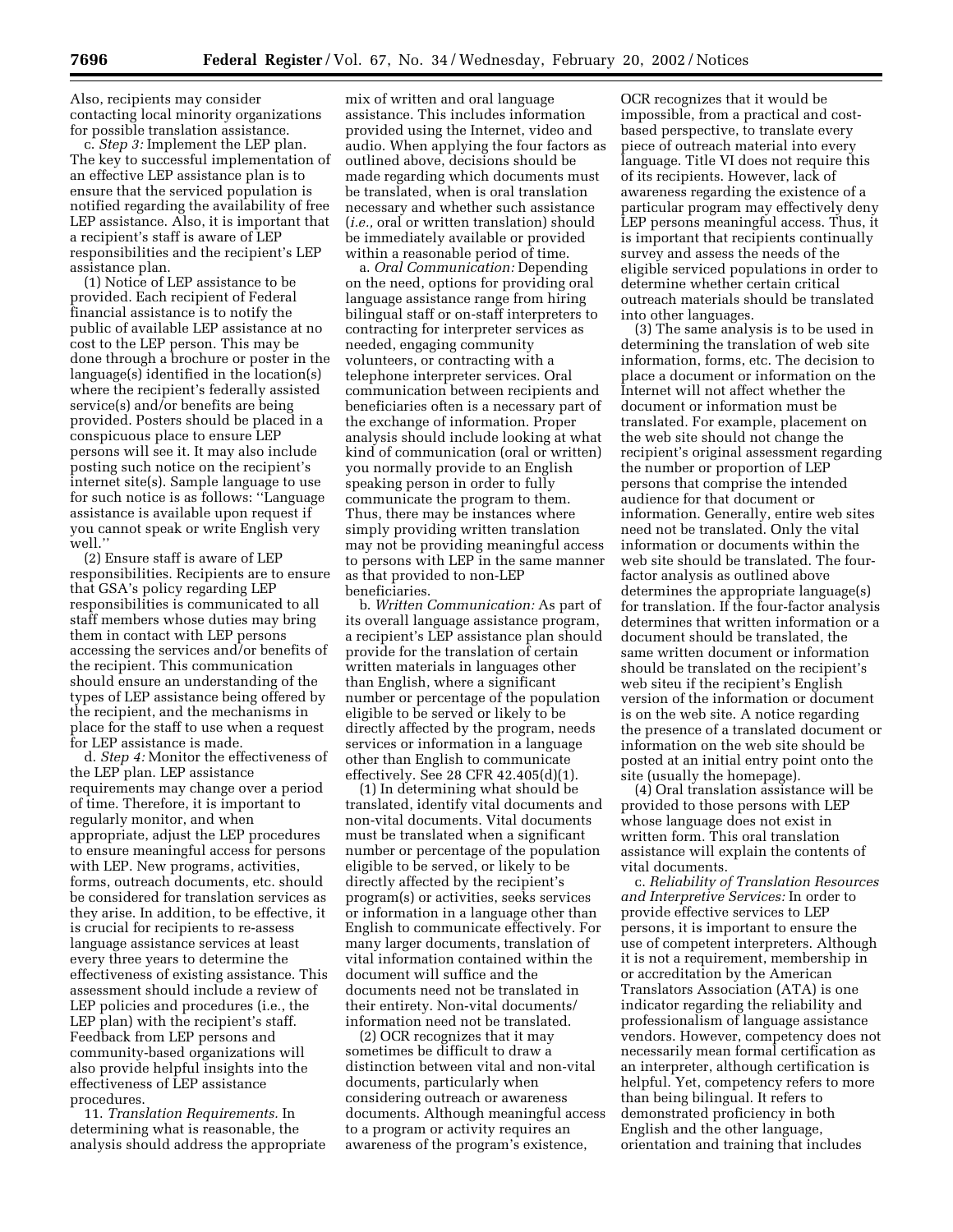the skills and ethics of interpreting (*i.e.,* issues of confidentiality), fundamental knowledge in both languages of terms or concepts peculiar to the program or activity, and sensitivity to the LEP person's culture.

It is also important to note that in some circumstances, verbatim translation of materials may not accurately and appropriately convey the substance of what is contained in the written language. An effective way to address this concern is to reach out to community-based organizations to review translated materials to ensure that the translation is accurate and easily understood by LEP persons.

It is recommended that a different contractor conduct a second review of a translated document, when such document is of a highly technical or complex nature. Another method of ensuring reliability of such documents is to have the document translated back into English to determine if the source document lost important meaning in its foreign translation.

Generally, it is not acceptable for recipients to rely upon an LEP individual's family members or friends to provide the interpreter services. The recipient should meet its obligations under Title VI by supplying competent language services free of cost. In rare emergency situations, the recipient may have to rely on an LEP person's family members or other persons whose language skills and competency in interpreting have not been established. Proper planning by recipients is important in order to ensure that those situations rarely occur. Therefore, it is not acceptable to rely upon an LEP person to provide his/her own interpreter, unless the LEP person requests the use of his/her own interpreter or in the case of an emergency.

12. *Examples.* The following examples are being provided to facilitate the assessment, planning and implementation of a successful LEP plan.

a. *Examples of problem areas include:* Providing services and/or benefits to LEP persons that are more limited in scope or lower in quality than those provided to other individuals; subjecting LEP persons to unreasonable delays; limiting participation in a recipient's program(s) or activities on the basis of English proficiency; providing services and/or benefits to LEP persons that are not as effective as those provided to persons proficient in English; failing to inform LEP persons of the right to receive free interpreter services; or requiring LEP persons to provide their own interpreter.

b. *Examples of satisfactory LEP assistance include:* Having policies and procedures in place for identifying and assessing the language needs of the recipient's serviced LEP population; providing a range of oral language assistance options, appropriate to each of the recipient's circumstances; providing notice to LEP persons of the right to free language services; communicating LEP responsibilities and available services to staff members; program monitoring; establishing a plan for providing written materials in languages other than English where a significant number or percentage of the affected population needs services or information in a language other than English.

c. *Examples of applying the 4 factors:* The following are examples of how meaningful access will be assessed by OCR:

(1) *Example 1.* A small child care center has three LEP parents (two who are Chinese and one who is Cuban) whose English-speaking children attend its child care center on a regular basis. The center has a staff of six, and has limited financial resources to afford to hire bilingual staff, contract with a professional interpreter service, or translate written documents. To accommodate the language needs of their LEP parents, the Center made arrangements with a Chinese and a Hispanic community organization for trained and competent volunteer interpreters, and with a telephone interpreter language line, to interpret during parent meetings and to orally translate written documents. There have been no client complaints of inordinate delays or other service related problems with respect to LEP clients.

*Application of the 4 factors to Example 1: Factor 1:* The center has three LEP parents (a small number); *Factor 2:* The frequency of contact is every day, but mostly for greeting; *Factor 3:* The nature and importance of the recipient's program to the serviced population relates to the health, safety and welfare of their children (i.e., child care); *Factor 4:* The child care center has limited resources and a small staff.

The assistance that the child care center is providing will probably be considered appropriate, given the center's resources, the size of staff, and the size of the LEP population. Thus, OCR would find the center in compliance with Title VI.

(2) *Example 2.* A county social service program has a large budget and serves 500,000 beneficiaries. Of the beneficiaries eligible for its services/ benefits, 3,500 are LEP Chinese persons, 4,000 are LEP Hispanic persons, 2000

are LEP Vietnamese persons and about 400 are LEP Laotian persons. The county frequently encounters an LEP client, but has no policy regarding language assistance to LEP persons other than telling LEP clients to bring their own interpreters. LEP clients are provided with application and consent forms in English and, if unaccompanied by their own interpreters, must solicit the help of other clients or must return at a later date with an interpreter.

*Application of the 4 factors to Example 2: Factor 1:* The eligible LEP population is significant; *Factor 2:* The frequency of contact is frequent; *Factor 3:* The nature and importance of the county's program relates to the social welfare of the community it serves; *Factor 4:* The county has a large budget.

Given the size of the county program, its resources, the size of the eligible LEP population, the frequency of contact and the nature of the program, OCR would likely find the county in violation of Title VI and would require it to develop a comprehensive language assistance program.

d. The intent of this guidance is to provide recipients with information regarding the requirements of Title VI and its implementing regulations for providing meaningful access for LEP persons to federally assisted services and/or benefits. The examples and framework outlined above are not intended to be exhaustive. Thus, recipients have considerable flexibility in determining how to comply with their legal obligation in meeting their LEP responsibilities, and are not required to use all of the suggested methods and options listed. However, recipients must establish and implement policies and procedures for providing language assistance sufficient to fulfill their Title VI responsibilities.

13. *Compliance.* All recipients must take reasonable steps (consistent with this policy guidance) to overcome language differences that result in barriers and provide the language assistance needed to ensure that persons with LEP have meaningful access to services and benefits.

a. The failure to take all of the steps as outlined herein will not necessarily mean that a recipient has failed to provide meaningful access to LEP persons. OCR will make assessments on a case by case basis and will consider several factors in determining whether the steps taken by a recipient provide meaningful access. (i.e., nature and importance of recipient's services to the serviced population, recipient's size, availability of financial and other resources, and frequency of contact with LEP persons).